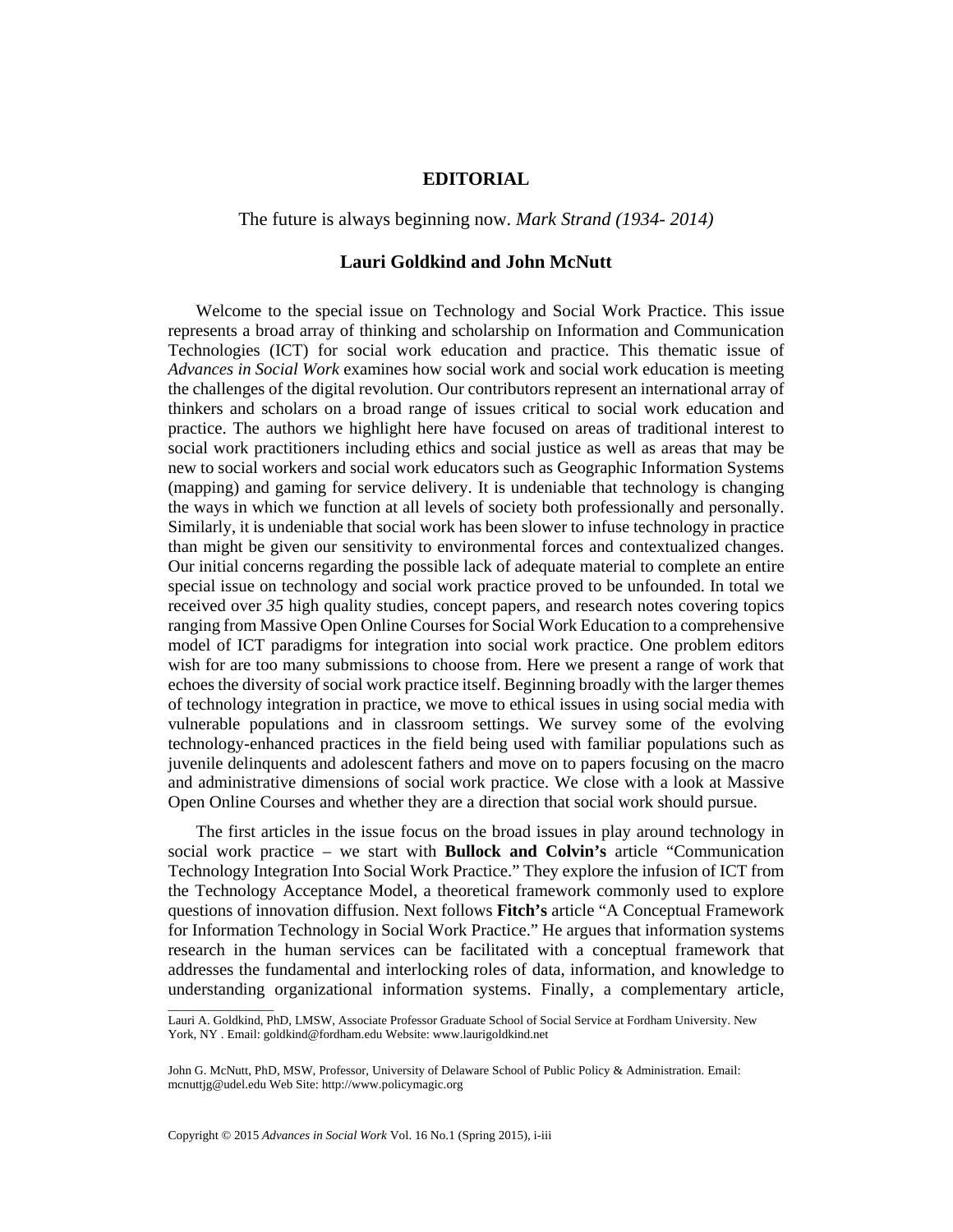"Electronic Information Systems and Social Work: Principles of Participatory Design for Social Workers," by **Gillingham** reflects on how to support front line social workers to be active participants in the robust design of information management systems at the agency level and how the well-designed data management systems can be key to the efficacy of front line social work.

Another broad thematic dimension attendant to ICT implementation is ethical implications. **Brady, McLeod, and Young** use two theoretical approaches, social constructivist theory and the Competing Values framework, to guide the development of an ethical decision-making framework for social work educators to use in order to create dynamic classroom policies related to social media technology. While Brady, McLeod, and Young focus inward on our work with students, **Dolinksy and Helbig** urge us to consider applying ethical standards to the use of social media with vulnerable populations.

The next five papers in our issue look at Internet-based and mobile applications (Apps), which are used to support and enhance traditional social work practices with a range of populations. **Mackrill, Ebsen, and Antczak** document the development of a youth support mobile app from the client and worker perspective. **Anderson and Cook** describe the implementation of a web-based intervention for traumatized young people. **Evans-Chase**  uses a mixed methods approach to investigate the effectiveness of mindfulness training for delinquent youth delivered via the Internet. **Lee and Walsh** present early findings from a smartphone app developed to augment existing social work practices by providing a fatherfriendly tool to help new fathers learn about and engage with their infants and toddlers. Lastly, **Sorbring, Bolin, and Ryding** describe a game-based intervention to prevent adolescent dating violence. These are the traditional populations and interventions focused on by social workers, yet here technology is being used to enhance traditional practices and possibly create more accessible practices for a greater number of clients and community members than ever before.

The third section of this issue focuses on macro and administrative social work practice. **Felke's** case study on the use of geographic information systems (GIS) to assess community needs is an overview of both the tools of GIS and the process for using this innovation for a traditional social work practice. **Saxton, Niyirora, Guo, and Waters** explore the use of hashtags for policy advocacy and remind us of this important community organizing tool. **Bosco-Ruggiero, Kollar, Strand, and Leake** focus on technology for training and staff development in the child welfare setting.

We close this issue with a look by **Gates and Walters** at the future of social work education, the efficacy of Massive Open Online Courses (MOOCs) for social work, and the opportunities and challenges such courses might present. We hope you find this collection of scholarship as compelling as we do and extend you good wishes for a great and productive summer.

We would also like to take this opportunity to thank the new editor Margaret Adamek for her incredible patience and support in the assistance and production of this issue. She inherited our idea and production schedule and has served as a graceful leader on the project. Valerie Decker, the tremendous copy editor and behind-the-scenes glue of *Advances in Social Work,* has also been a great supporter of this enterprise along with